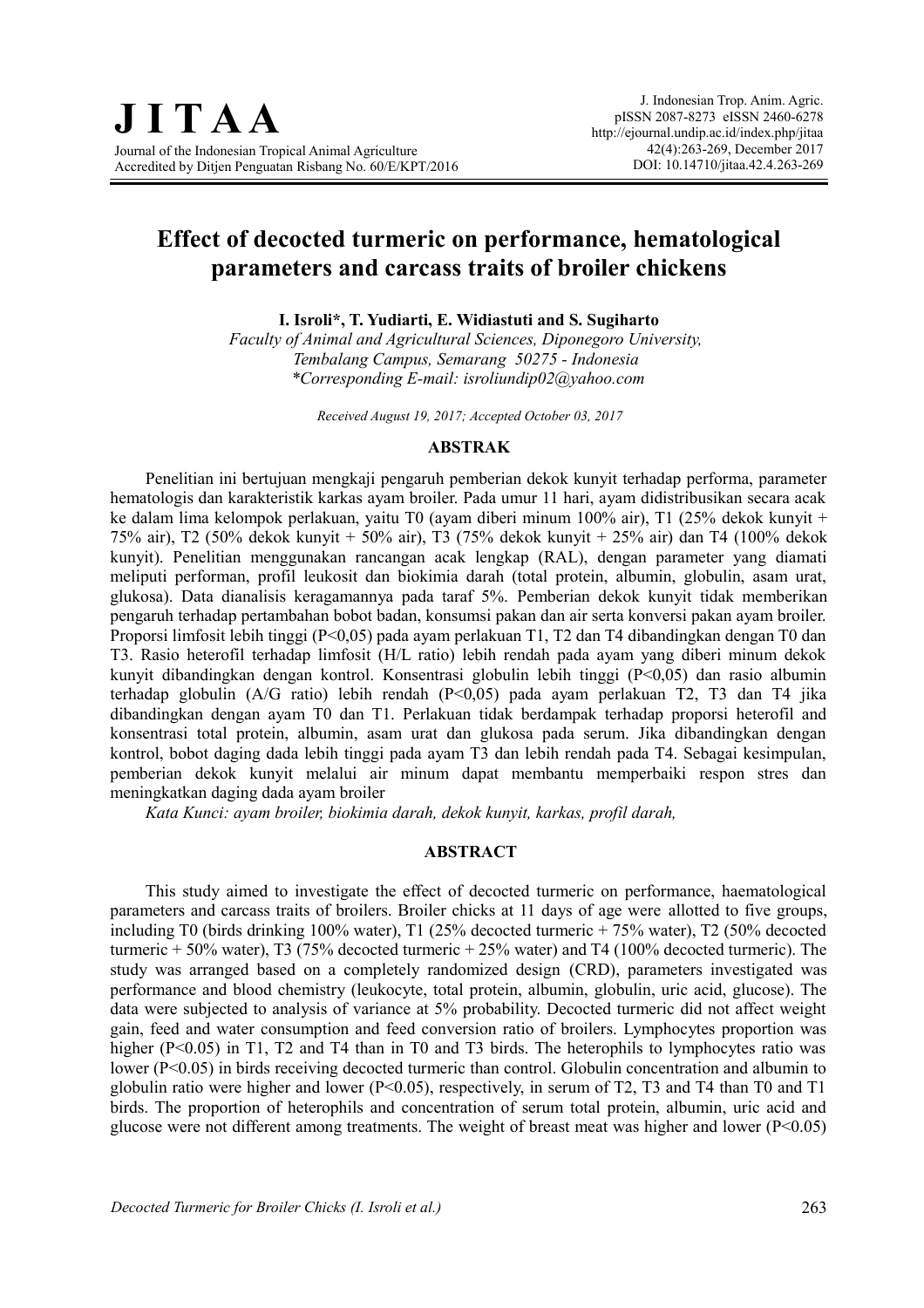in T3 and T4 birds, respectively, compared to the control. In conclusion, providing decocted turmeric through drinking water helped to improve stress responses and increased the weight of breast meat of broiler chickens.

*Keywords : blood count, broiler chick, carcass, decocted turmeric, serum biochemistry* 

## **INTRODUCTION**

Turmeric (*Curcuma longa*) has widely been used for medicine both in humans and farm animals for long time. This plant may function as nematocide (Kiuchi *et al.,* 1993), antibacterial, antifungal, antiprotozoal, antiviral and antioxidants (Chattopadhyay *et al.,* 2004). Turmeric may also function as immunomodulatory (Ammon *et al*., 1993; Antony *et al*., 1999) and hypocholesteremic agents (Chattopadhyay *et al.,* 2004). There are a number of active components in turmeric that can exert pharmaceutical effects, including tetrahydrocurcuminoid (Osawa *et al.,* 1995), curcumin, demethoxycurcumin and bisdemethoxycurcumin (Wuthi-udomler *et al.,* 2000). In poultry, several studies on turmeric (Al Sultan, 2003; Emadi and Kermanshahi, 2006; Arslan *et al.,* 2017), have been conducted to improve the growth performance and health of broiler chickens. For instance, addition of 0.5% turmeric starch in the rations improved growth performance of broiler chickens (Al Sultan, 2003). The addition of 0.75% turmeric also decreased feed conversion ratio of broilers in the study of Emadi and Kermanshahi (2006). Moreover, supplementation of turmeric powder in the ration could improve antioxidant status and liver function, as well as decreased abdominal fat index without decreasing broiler performance (Hosseini-Vashan *et al*., 2012). More recent study further showed the efficacy of turmeric in improving the immune responses of broiler chicks (Arslan *et al.,* 2017).

Commercial broiler farming is associated with a number of stresses that can ultimately compromise the health and productive performances of chicks (Surai, 2016). In such case, antioxidants is essential to protect the birds from oxidative damage (Sugiharto *et al.,* 2017a). Broiler feeds available in the market have actually been supplemented with antioxidants. However, improper feed handling on the farm such as storage conditions may decrease the amounts and activity of antioxidant in feeds (Aviagen, 2014). The latter condition have encouraged the farmers to provide additional synthetic antioxidants that commercially available in the market. Indeed, there are several controversies regarding the use of synthetic antioxidants in broiler production, as they may have tumor-promoting activities and anti-carcinogenic properties (Baszczyk *et al.,* 2013). Hence, any alternative for synthetic antioxidants for broilers are crucial. Taking the antioxidant capacity of turmeric into consideration, this medicinal plant may be beneficial for alleviating the negative effect of multiple stress on the growth performances and health of modern broiler strains.

Turmeric has generally been administrated in poultry rations in the form of extract (Sugiharto *et al.,* 2011) or powder (Hosseini-Vashan *et al.,* 2012). Turmeric extract is generally regarded more effective than powder. However, more effort and cost are needed to produce the extract of turmeric. For the latter reason, the use of turmeric extract in large-scale commercial broiler farming seems impractical. Boiling is a simple method that can be employed to enhance the functional properties of turmeric. In the previous study, Borde (2011) reported that boiling resulted in increased antioxidant activity of turmeric. Indeed, boiling may enhance the release of active compounds from the plant tissues. In relation to boiling, Simbo (2010) suggested that decoction (i.e., simple method of extraction by boiling plant materials and the remaining liquid is used for particular purpose) could be a preferred method to produce medicinal plant. Taking the advantages of boiling and the simple method of extraction, in the present study turmeric was decocted in water to produce "decocted turmeric". The latter product was provided to broiler chickens through drinking water. It was expected that decocted turmeric gave benefits to broiler chickens comparable to turmeric extract and better than turmeric powder. The aim of this present study was to investigate the effect of decocted turmeric on the performance, haematological parameters and carcass traits of broiler chickens.

## **MATERIALS AND METHODS**

## **Materials**

Fresh turmeric was obtained from a local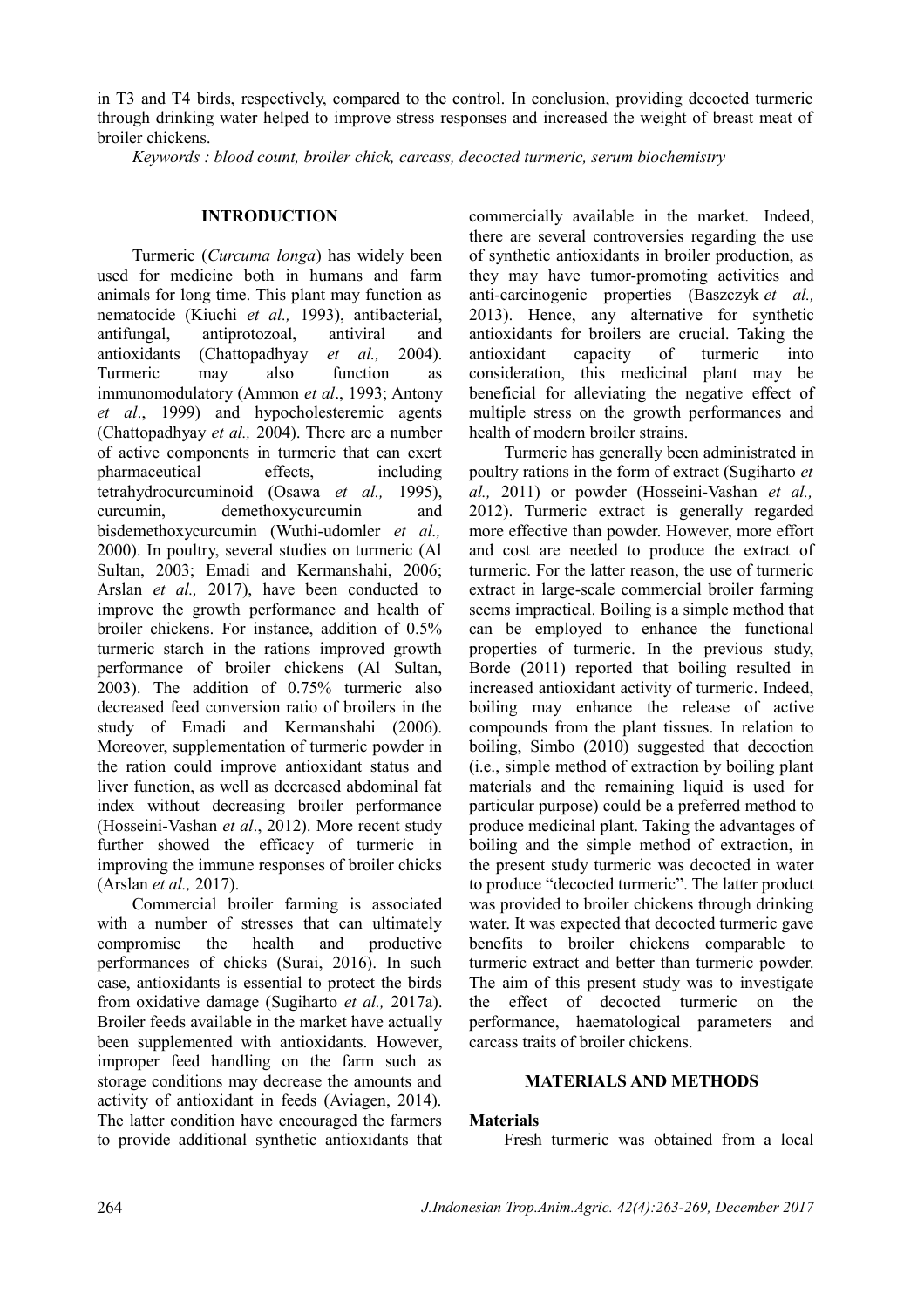market in Semarang. After being washed, turmeric was pounded with a pestle. Ten grams of pounded turmeric in 600 mL water was decocted for 10 min (Tantalo, 2010). The remaining liquid was then filtered using cheese cloth and let to cool. The product (decocted turmeric) was frozen until use. A total of 200 Lohmann (MB-202) 1-day-old broiler chicks were used in the present study. The chicks were raised in an open-sided naturally ventilated broiler house according to the standard rearing procedure of broiler chicks in Indonesia. From day 0 to 10, the chicks were raised in a communal brooder.

#### **Methods**

The study was arranged based on a completely randomized design (CRD). At day 11, the chicks were weighed individually  $(247\pm2.60)$ g) and then randomly distributed to 25 rice hulllittered pens (90  $\times$  60 m) equipped with round bottom feeders and manual drinkers. Five pens (with 8 birds in each) per treatment were assigned to each of five experimental groups, including T0 (birds drinking 100% water), T1 (birds drinking 25% decocted turmeric + 75% water), T2 (birds drinking  $50\%$  decocted turmeric  $+50\%$  water), T3 (birds drinking 75% decocted turmeric + 25% water) and T4 (birds drinking 100% decocted turmeric). The feeds used in the present study were commercial feeds (Table 1) obtained from the local feed-mill industry. The birds were vaccinated with Newcastle Disease Virus (NDV) vaccine on day 1 and Gumboro vaccine on day 7 and 14 of the experiment. At day 28, blood was obtained from the bird's wing veins and collected in the vacutainer containing either ethylenediaminetetraacetic acid (EDTA) or no anticoagulant. The blood in EDTA-vacutainers were used directly to count heterophils and lymphocytes. The blood in vacutainer without anticoagulant was let to clot for 2 h at room temperature. After centrifugation at 2,000 rpm for 15 min, the serum was obtained and frozen until serum biochemistry analysis. The enumeration of heterophils and lymphocytes, and the analysis of serum biochemistry were determined according to Sugiharto *et al*. (2017b). At day 32, the birds were slaughtered, de-feathered and eviscerated. Immediately, carcass and commercial cuts weight of broilers were determined.

#### **Data Analysis**

The study was arranged based on a completely randomized design, and the data obtained were analysed accordingly (Steel and Torrie, 1997). Pen was regarded as the experimental unit. Significant differences among experimental groups were further analysed with Duncan's multiple-range test. A significant level of P<0.05 was implemented.

#### **RESULTS AND DISCUSSION**

#### **Results**

**Performance of broilers.** Data on the performances of broiler chicks are presented in Table 2. Drinking decocted turmeric did not affect the daily weight gain, feed consumption and feed conversion ratio of broiler chickens. The treatment also had no influence on the water consumption of broiler throughout the experimental period.

**Haematological parameters of broilers.** Table 3 shows the haematological parameters of broilers. In general, the proportion of lymphocytes was higher (P<0.05) in T1, T2 and T4 birds compared to that in T0 and T3 birds. The heterophils to lymphocytes (H/L) ratio was lower (P<0.05) in the birds receiving decocted turmeric than that in control. The concentration of globulin and albumin to globulin (A/G) ratio were higher and lower (P<0.05), respectively, in the serum of T2, T3 and T4 birds when compared with that in T0 and T1 birds. The treatments had no effect on the proportion of heterophils and the concentration of serum total protein, albumin, uric acid and glucose of broilers.

**Commercial cuts of broilers.** The data on commercial cuts of broiler chickens are presented in Table 4. The weight of breast meat was higher and lower  $(P<0.05)$  in T3 and T4 birds, respectively, when compared with the control birds. There was no significant effect of decocted turmeric with regard to other commercial cuts of broiler chickens.

#### **Discussion**

In the present study, decocted turmeric did not have any effect on the final body weight, feed consumption and feed conversion ratio of broiler chicks. This present results were different from Rajput *et al*. (2013) reporting the enhancing effect of curcumin on broiler chickens. Indeed, our data were in accordance with Samarasinghe *et al.* (2003) showing the absence effect of turmeric root powder on weight gain, feed intake and feed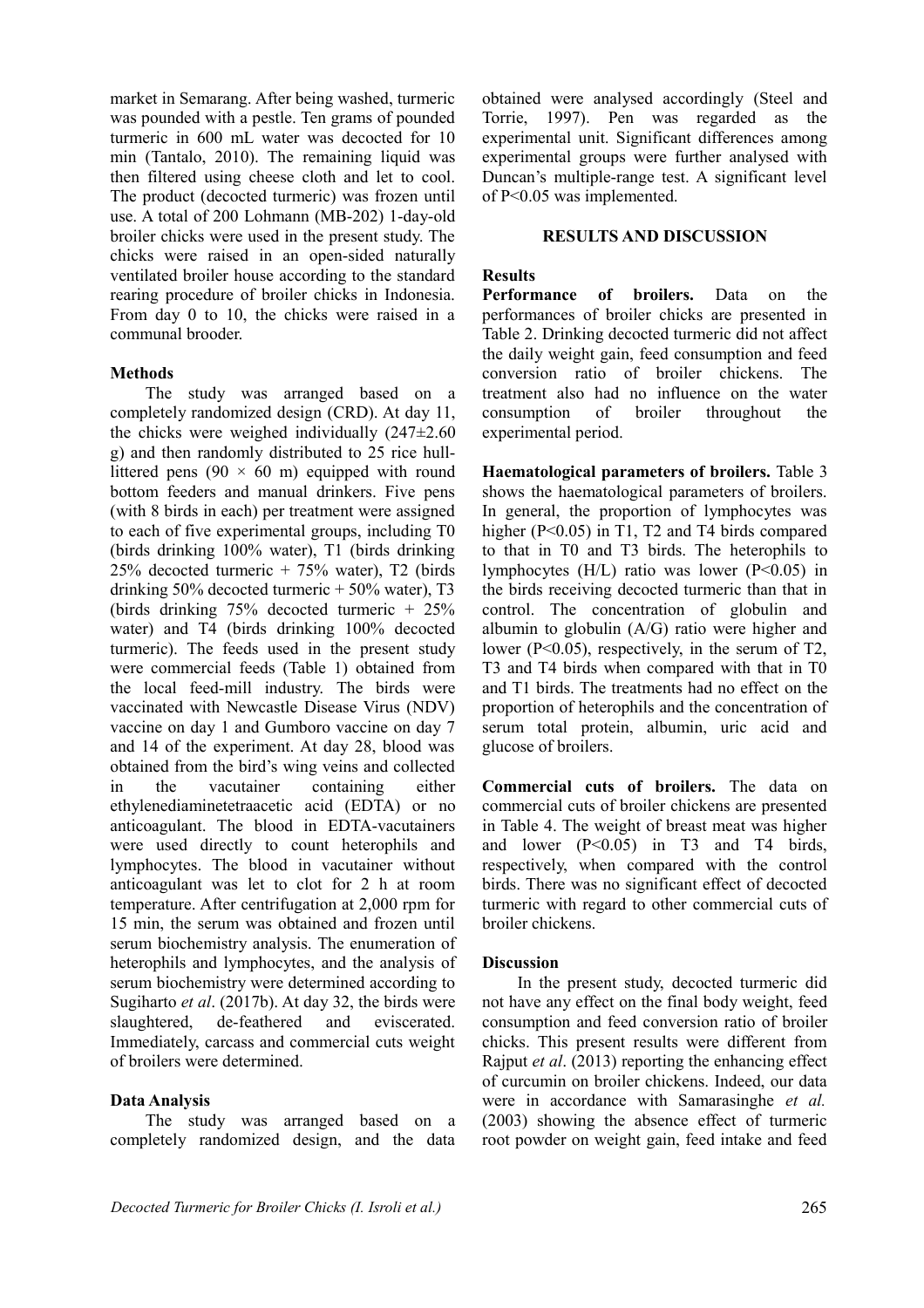conversion ratio of broilers. Hosseini-Vashan *et al.* (2012), also reported that feeding turmeric powder did not affect weigh gain, feed intake, feed conversion ratio and production index of broiler chickens. Concomitantly, Wang *et al.* (2015) reported that turmeric rhizome extract had no significant effect on the body weight of Wenchang broiler chickens. The exact rationale for the discrepancy results above remains unclear. However, the different nature (extract, powder or decocted) and levels of turmeric as well as trial conditions may be responsible. It has been suggested that the taste of turmeric may negatively affect the intake, which in turn reduced or had no effect on the growth rate of broilers (Hosseini-Vashan *et al.,* 2012). However, the latter condition seemed not to occur in our study, as there was no difference in the water consumption among the treatment birds (turmeric

Table 1. Chemical Composition of Feeds†

| Items $(\% )$ | Starter       | Finisher      |  |  |
|---------------|---------------|---------------|--|--|
| Moisture      | 13.0          | 13.0          |  |  |
| Crude protein | $21.0 - 23.0$ | $20.0 - 22.0$ |  |  |
| Crude lipid   | 5.00          | 5.00          |  |  |
| Crude fiber   | 5.00          | 5.00          |  |  |
| Ash           | 7.00          | 8.00          |  |  |
| Calcium       | 0.90          | 1.20          |  |  |
| Phosphor      | 0.60          | 1 00          |  |  |
|               |               |               |  |  |

†Chemical compositions were obtained from feedmill industry

Table 2. Performances of Broiler Chickens

had no effect on water consumption).

Drinking decocted turmeric resulted in increased proportion of lymphocytes in broiler chickens in the present study. This result was in accordance with the in vitro study by Lee *et al.* (2010) showing an increased lymphocytes proliferation (when compared with the control group) in spleen cells after exposure to turmeric powder. Considering the antioxidant (Chattopadhyay *et al.,* 2004) and immunomodulatory effects of turmeric (Ammon *et al.,* 1993; Antony *et al.,* 1999), the increased proportion of lymphocytes seemed therefore to improve the immune system of broilers in the current study. The latter inference was supported by the fact that turmeric was capable of increasing the concentration of globulin (precursor for immunoglobulin production) in broilers in the current study. Moreover, the lower A/G ratio in this study may further indicate the improvement of immune competence of decocted turmericdrunk broilers. Sugiharto *et al.* (2016a) suggested that the lower A/G ratio implicates in a better immune competence and disease resistance of broilers. Interesting results was seen in the current study, in which drinking decocted turmeric was associated with the lower H/L ratio of chickens. This present finding was in agreement with that of previously reported by Hosseini-Vashan *et al.* (2012) when feeding turmeric rhizome powder to broilers under heat stress conditions. The H/L ratio has commonly been used as an indicator of stress and infections in broilers (Sugiharto *et al*., 2016a; 2016b; 2017b). In this basis, decocted turmeric seemed beneficial in alleviating the stress and infections in broiler chickens. In this study, decocted turmeric did not influence the concentrations of total protein, albumin, uric acids

| Items                                                                             |                |                                                                                 |    |  |                |  | Treatments                                                      |  |    |  |  |           |  |
|-----------------------------------------------------------------------------------|----------------|---------------------------------------------------------------------------------|----|--|----------------|--|-----------------------------------------------------------------|--|----|--|--|-----------|--|
|                                                                                   | T <sub>0</sub> |                                                                                 | T1 |  | T <sub>2</sub> |  | T3                                                              |  | T4 |  |  |           |  |
| $DWG$ (g/bird/day)                                                                |                | $50.2 \pm 0.82$ $51.3 \pm 7.09$ $52.3 \pm 3.08$ $51.3 \pm 2.48$ $52.9 \pm 5.14$ |    |  |                |  |                                                                 |  |    |  |  |           |  |
| DFI $(g/bird/day)$                                                                |                | $79.3 \pm 1.72$ $80.0 \pm 1.84$ $81.7 \pm 2.56$ $82.3 \pm 2.68$ $81.2 \pm 3.79$ |    |  |                |  |                                                                 |  |    |  |  |           |  |
| <b>FCR</b>                                                                        |                | $1.85 \pm 0.07$                                                                 |    |  |                |  | $1.86 \pm 0.32$ $1.84 \pm 0.14$ $1.90 \pm 0.17$ $1.80 \pm 0.16$ |  |    |  |  |           |  |
| DWI (mL/bird/day) 225 $\pm$ 17.7 209 $\pm$ 58.3 230 $\pm$ 30.9 229 $\pm$ 67.4 227 |                |                                                                                 |    |  |                |  |                                                                 |  |    |  |  | $\pm$ 111 |  |

T0: birds drinking 100% water; T1: birds drinking 25% decocted turmeric + 75% water; T2: birds drinking 50% decocted turmeric + 50% water; T3: birds drinking 75% decocted turmeric + 25% water; T4: birds drinking 100% decocted turmeric; DWG: daily weight gain; DFI: daily feed intake; FCR: feed conversion ratio; DWI: daily water intake.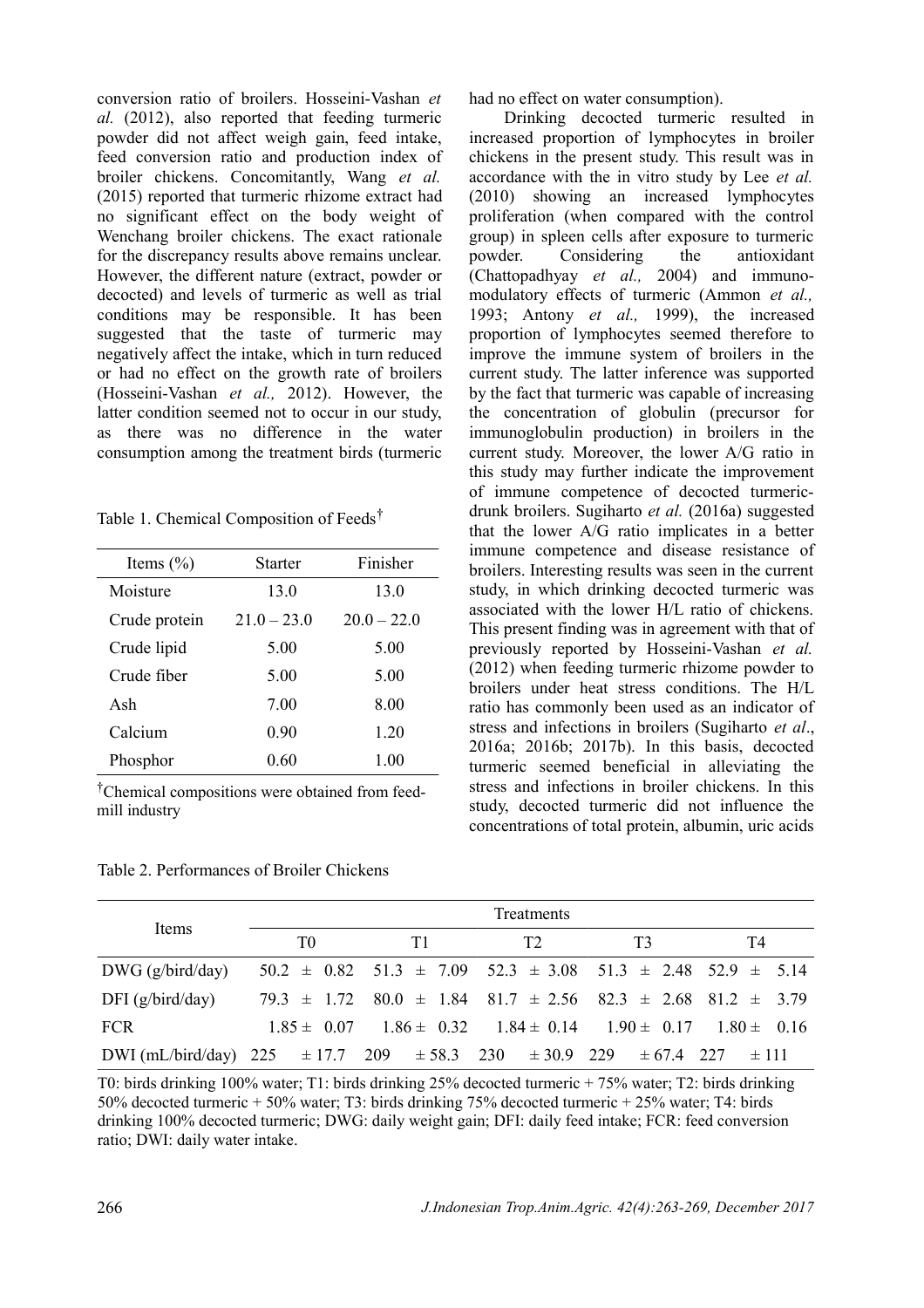Table 3. Haematological Parameters of Broilers

| Items                                        | Treatments        |                      |                         |                     |                   |  |  |  |
|----------------------------------------------|-------------------|----------------------|-------------------------|---------------------|-------------------|--|--|--|
|                                              | T <sub>0</sub>    | T1                   | T <sub>2</sub>          | T <sub>3</sub>      | T4                |  |  |  |
| Lymphocytes $(\%)^{\dagger}$                 | $51.8 \pm 6.49^b$ | $68.6 \pm 8.26^a$    | $69.8 \pm 8.10^a$       | $59.4 \pm 12.2^b$   | $67.4 \pm 10.6^a$ |  |  |  |
| Heterophils $(\%)^{\dagger}$                 | $34.6 \pm 2.70$   | $24.0 \pm 11.2$      | $18.8 \pm 5.80$         | $23.2 \pm 10.5$     | $29.2 \pm 9.09$   |  |  |  |
| $H/L$ ratio <sup>†</sup>                     | $0.67 \pm 0.08^a$ | $0.36 \pm 0.19^{bc}$ | $0.28 \pm 0.11^c$       | $0.43 \pm 0.26^b$   | $0.46 \pm 0.24^b$ |  |  |  |
| Total protein $(g/dL)^{\ddagger}$            | $2.90 \pm 0.25$   | $2.63 \pm 0.15$      | $2.97 \pm 0.33$         | $3.10 \pm 0.44$     | $3.20 \pm 0.28$   |  |  |  |
| Albumin $(g/dL)^{\ddagger}$                  | $1.04 \pm 0.11$   | $0.92 \pm 0.09$      | $1.03 \pm 0.09$         | $0.99 \pm 0.14$     | $0.98 \pm 0.12$   |  |  |  |
| Globulin $(g/dL)^{\ddagger}$                 | $1.87 \pm 0.22^b$ | $1.71 \pm 0.12^b$    | $2.14 \pm 0.26^{\circ}$ | $2.11 \pm 0.31^a$   | $2.22 \pm 0.17^a$ |  |  |  |
| $A/G$ ratio <sup><math>\ddagger</math></sup> | $0.56 \pm 0.08^a$ | $0.54 \pm 0.06^a$    | $0.48 \pm 0.04^b$       | $0.47 \pm 0.04^b$   | $0.44 \pm 0.03^b$ |  |  |  |
| Uric acid $(mg/dL)^{\ddagger}$               | $4.14 \pm 2.40$   | $4.06 \pm 2.29$      | $3.91 \pm 2.31$         | $2.84 \pm$<br>1 2 5 | $3.00 \pm 1.38$   |  |  |  |
| Glucose $(g/dL)^{\ddagger}$                  | 191<br>± 22.8     | 217<br>± 22.7        | 229<br>± 35.4           | 201<br>± 16.2       | 219<br>± 62.4     |  |  |  |

†Assays were conducted in whole blood

‡Assays were conducted in serum

T0: birds drinking 100% water; T1: birds drinking 25% decocted turmeric + 75% water; T2: birds drinking 50% decocted turmeric + 50% water; T3: birds drinking 75% decocted turmeric + 25% water; T4: birds drinking 100% decocted turmeric; H/L ratio: heterophils to lymphocytes ratio; A/G ratio: albumin to globulin ratio.

Table 4. Carcass and Commercial Cuts of Broilers†

| Items            | Treatments            |                             |                        |                                |                    |  |  |  |  |
|------------------|-----------------------|-----------------------------|------------------------|--------------------------------|--------------------|--|--|--|--|
|                  | T <sub>0</sub>        | T1                          | T2                     | T <sub>3</sub>                 | T4                 |  |  |  |  |
| Carcass $(g)$    | $\pm$ 47.4<br>836     | 807<br>$\pm 104$            | 851<br>$\pm 50.7$      | 894<br>$\pm 80.6$              | $\pm$ 11.6<br>773  |  |  |  |  |
| Wings $(g)$      | $\pm$ 5.59<br>112     | 110<br>9.04<br>$\pm$        | 111<br>$\pm$ 12.3      | 120<br>$\pm$ 12.3              | 108<br>$\pm$ 7.27  |  |  |  |  |
| Breast $(g)$     | $\pm 12.5^{b}$<br>375 | $41.6^{bc}$<br>360<br>$\pm$ | $\pm 23.2^{ab}$<br>396 | 398<br>$\pm$ 42 8 <sup>a</sup> | 337<br>$\pm$ 19.2° |  |  |  |  |
| Thigh $(g)$      | $\pm 20.2$<br>161     | 152<br>$\pm$ 23.0           | 147<br>$\pm$ 31.6      | 168<br>$\pm$ 23.1              | 150<br>$\pm$ 8.26  |  |  |  |  |
| Drum stick $(g)$ | 146<br>$\pm$ 11.6     | 144<br>$\pm$ 22.8           | 150<br>$\pm$ 3.63      | $\pm$ 13.5<br>162              | 142<br>$\pm$ 5.80  |  |  |  |  |
| Shoulder $(g)$   | 41 7 $\pm$<br>739     | $40.5 \pm$<br>9.40          | $47.2 \pm 5.34$        | $45.8 \pm 10.9$                | $37.0 \pm$<br>4.72 |  |  |  |  |

†Data are presented as absolute weight

T0: birds drinking 100% water; T1: birds drinking 25% decocted turmeric + 75% water; T2: birds drinking 50% decocted turmeric + 50% water; T3: birds drinking 75% decocted turmeric + 25% water; T4: birds drinking 100% decocted turmeric

and glucose in the serum of broiler chickens. These findings were in accordance with Ukoha dan Onunkwo (2016) reporting no significant effect of turmeric powder (up to 3% from total diets) on the serum total protein, glucose and cholesterol of broilers. In other study, Hosseini-Vashan *et al.* (2012) also reported no effect of turmeric powder on serum total protein of broilers.

Data in the current study showed that drinking decocted turmeric, especially for 75% decocted turmeric, increased the absolute weight of breast meat of broilers. This result was in agreement with Durrani *et al.* (2006) showing a higher relative weight of breast and thigh meats in turmeric powder fed broilers. Concomitantly,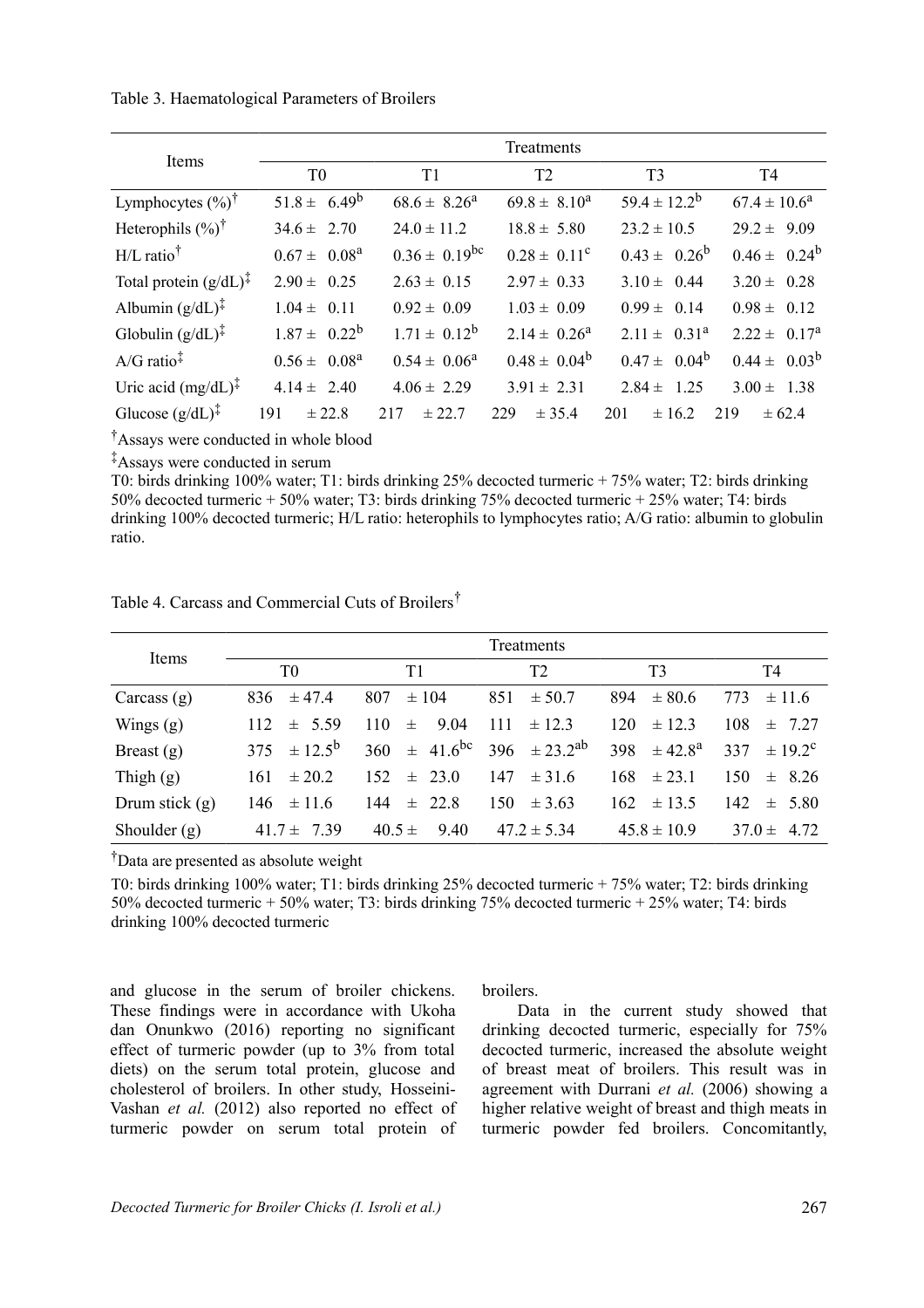Wang *et al.* (2015) reported that supplementation with turmeric rhizome extract increased the absolute and relative weight of breast muscle of Wenchang broiler chickens. Regarding the negative effect of decocted turmeric, when provided at 100% in the drinking water, on the weight of breast muscle, this result was in contrast to the most of published reports earlier (Hosseini-Vashan *et al.,* 2012; Wang *et al.,* 2015). The definite explanation for this condition remains unclear, but the high concentration of curcumin in decocted turmeric might promote fat oxidation (Ejaz *et al.,* 2009) in breast muscle, resulting in reduced weight of breast meats. This inference, however, should be taken with caution as breast muscle of broilers by nature contains less fat than other organs such as thigh, and therefore the effect of fat oxidation in breast muscle may be neglected. Apart from the significant effect on breast muscle, the effect of decocted turmeric was not significant with regard to other commercial cuts of broilers in the present study. The latter results were similar to those of previously reported (Durrani *et al.,* 2006; Wang *et al.,* 2015).

## **CONCLUSION**

In conclusion, providing decocted turmeric through drinking water helped to improve immune competences and stress responses as well as increased the weight of breast meat of broiler chickens.

### **REFERENCES**

- Al Sultan, S.I. 2003. The effect of *Curcuma longa* (turmeric) on overall performances of broiler chicken. Int. J. Poult. Sci. 2:351-353.
- Ammon, H.P., H. Safayhi, T. Mack and J. Sabieraj. 1993. Mechanism of antiinflammatory actions of curcumin and boswellic acids. J. Ethnopharmacol. 38:113- 119.
- Anthony, S., R. Kuttan and G. Kuttan. 1999. Immunomodulatory activity of curcumin. Immunol. Invest. 28:291-303.
- Arslan, M., A. ul Haq, M. Ashraf, J. Iqbal, and M.D. Mund. 2017. Effect of turmeric (*Curcuma longa*) supplementation on growth performance, immune response, carcass characteristics and cholesterol profile in broilers. Veterinaria. 66:16-20.
- Aviagen. 2014. Ross broiler management handbook. www.aviagen.com
- Baszczyk, A. A. Augustyniak and J. Skolimowski. 2013. Ethoxyquin: an antioxidant used in animal feed. Int. J. Food Sci. Vol. 2013, Article ID 585931, 12 pages http://dx.doi.org/10.1155/2013/585931
- Borde, V.U. 2011. Effect of boiling and roasting on the antioxidants concentrations in extracts of fresh ginger (*Zingiber officinale*) and turmeric (*Curcuma longa*). Int. J. Ayurvedic Herb. Med. 1:46-50.
- Chattopadhyay I., K. Biswas, U. Bandyopadhyay and R.K. Banerjee. 2004. Turmeric and curcumin: Biological actions and medicinal applications. Curr. Sci. 87(1):44-53.
- Durrani, F.R., M. Ismail, A. Sultan, S.M. Suhail, N. Chand and Z. Durrani. 2006. Effect of different levels of feed added turmeric (*Curcuma longa*) on the performance of broiler chicks. J. Agric. Biol. Sci. 1:9-11.
- Ejaz, A., D. Wu, P. Kwan and M. Meydani. 2009. Curcumin inhibits adipogenesis in 3T3-L1 adipocytes and angiogenesis and obesity in C57/BL mice. J. Nutr. 139:919-925.
- Emadi, M. and H. Kermanshahi. 2006. Effect of turmeric rhizome powder on performance and carcass characteristics of broiler chicken. Int. J. Poult. Sci. 5:1069-1072.
- Hosseini-Vashan, S.J., A. Golian, A. Yaghobfar, A. Zarban, N. Afzali and P. Esmaeilinasab. 2012. Antioxidant status, immune system, blood metabolites and carcass characteristic of broiler chickens fed turmeric rhizome powder under heat stress. Afr. J. Biotechnol. 11: 16118-16125.
- Kiuchi, F., Y. Goto, N. Sugimoto, N, Akao, K, Kondo and Y. Tsuda. 1993. Nematocidal activity of turmeric and synergistic action of curcuminoids. Chem. Pharm. Bull. 41:1640- 1643.
- Lee, S.H., H.S. Lillehoj, S.I. Jang, D.K. Kim, C. Ionescu and D. Bravo. 2010. Effect of dietary curcuma, capsicum, and lentinus, on enhancing local immunity against *Eimeria acervulina* infection. J. Poult. Sci. 47:89-95.
- Osawa, T., Y. Sugiyama, M. Inayoshi and S. Kawakishi. 1995. Antioxidative activity of etrahydrocurcuminoids. Biosci. Biotechnol. Biochem. 59:1609-1612.
- Rajput, N., N. Muhammad, R. Yan, X. Zhong and T. Wang. 2013. Effect of dietary supplementation of curcumin on growth performance, intestinal morphology and nutrients utilization of broiler chicks*.* J. Poult. Sci. 50:44-52.